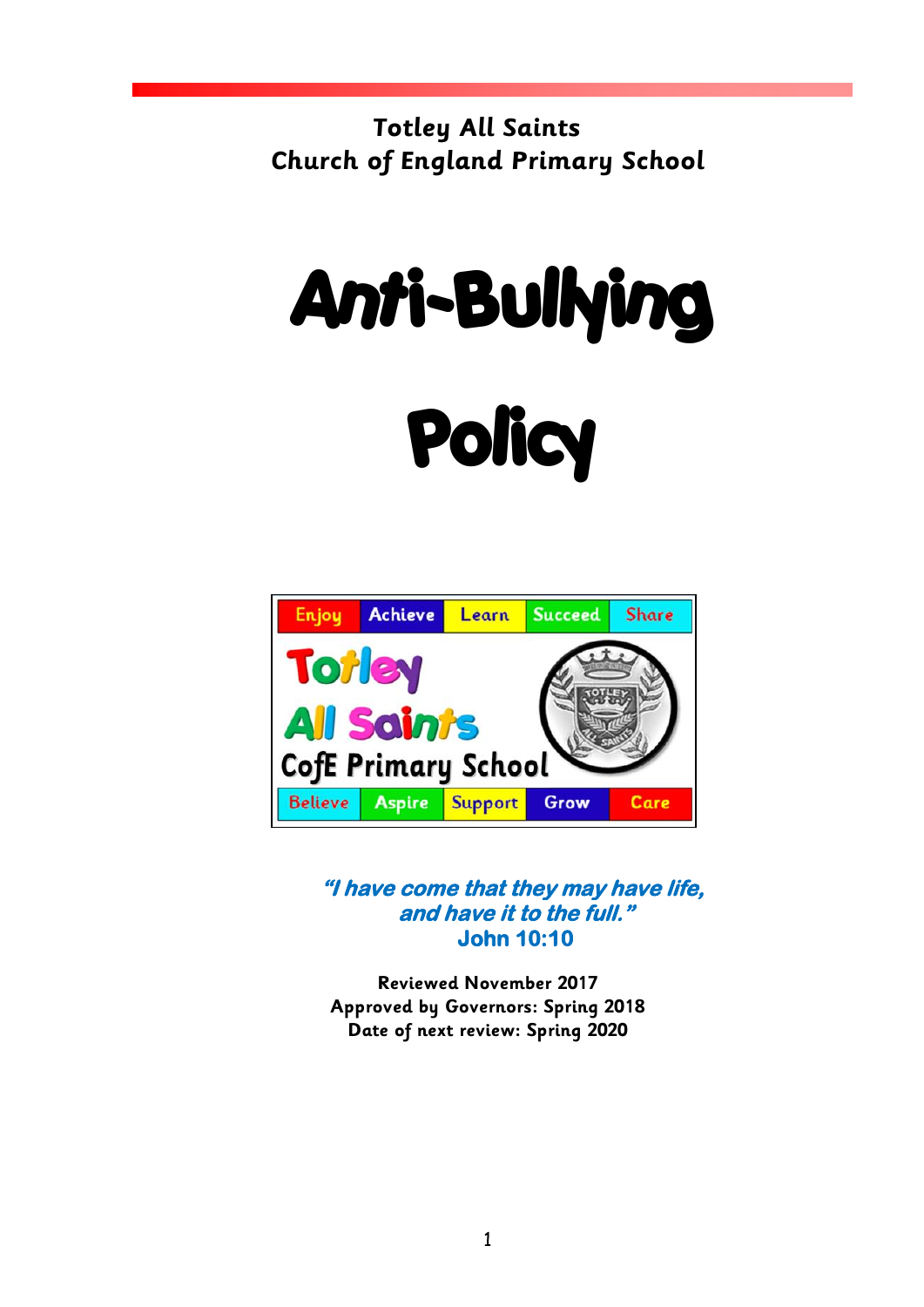# Anti-Bullying **Policy**



At Totley All Saints, we aim to provide a caring environment where every child can thrive and is supported to achieve their unique & amazing potential as a child of God. As such, this means that we place the child at the centre of our school practice & want them to:

- experience the fullness of life (John10:10)
- leave us with confidence & a positive self-image
- be able to grow, develop & learn in an environment which is bully-free.

At our school, we believe that our anti-bullying policy must be positive, confidence building & based in love and that any form of discipline must respect children's dignity & their rights. As we encourage an environmnet where bullying is not tolerated, we find that our children learn to manage their own responses and dealings with all those around them making our school both happy and safe.

This policy should be read in conjunction with other policies which relate to wellbeing & safeguarding of our pupils, i.e. Behaviour Policy, Safeguarding & Online Safety.

At Totley All Saints, we place the child & their rights, as written in the UN Convention on the Rights of the Child, at the centre of our school practice. This means that: "All children have the right to an education" (Article 28), the right to relax & play" (Article 31) & that this must be "without discrimination, whatever their ethnicity, gender, religion, language, abilities or any other status, whatever they think or say & whatever their family background." (Article 2).

#### **1. Philosophy**

At Totley All Saints, we work from the premise that the school is a 'Bully Free Zone' & will not be tolerated. We teach children to follow the example of Jesus; to 'love one another' (Jn 13:34-35) as well as 'treat others like we ourselves would like to be treated' (Matt 7:12). We also believe that:

- All bullying is unacceptable, regardless of who bullies or how it is delivered or what reasons are given to justify bullying actions.
- Bullying has a detrimental effect on children and young people who may be subjected to it and we work actively to minimise it.
- Victims of bullying are treated in a supportive manner and their support is never regarded as a burden to staff and peer groups.
- Bullying has a harmful effect on educational performance and therefore are committed to combating all bullying behaviour in partnership with the relevant agencies.
- Bullies need to change their behaviour (it is the behaviour not the person that is unacceptable) and they too will need support.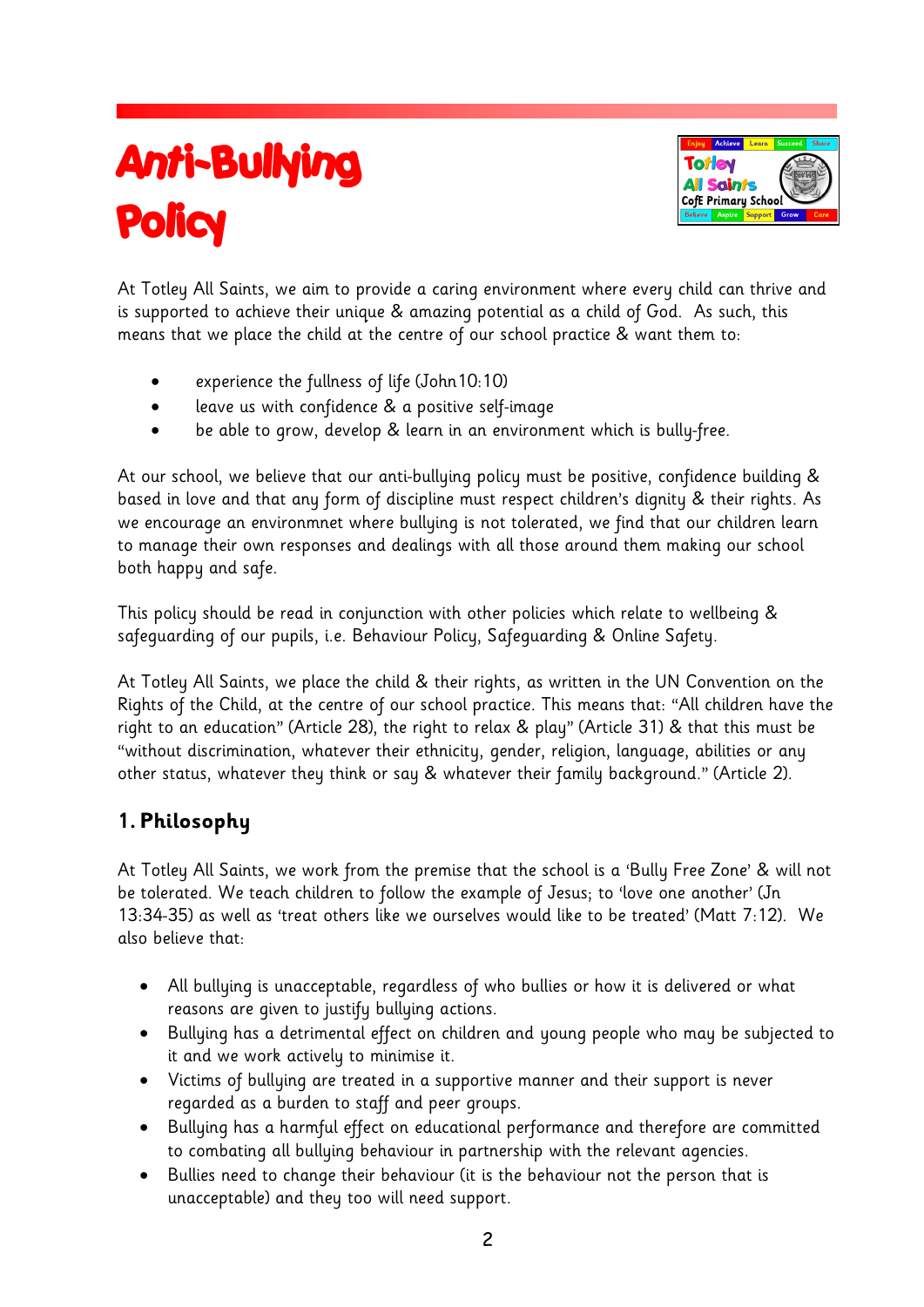### **2. Statement of Intent**

Totley All Saints is absolutely committed to 'End Bullying' & be a 'Bully Free Zone'. We want:

- To raise the profile of Bullying as an issue and to provide strategies and guidance on how to prevent it as well as how to respond to bullying incidents.
- To acknowledge that both the victim and perpetrators of bullying need support and that appropriate help for both will be needed after the bullying has been reported.
- To recognise that we all have a responsibility for challenging bullying children and young people; staff; governors; parents/carers – and to explain how we can meet our responsibilities.
- To ensure that we have an effective Anti-Bullying Policy that includes the recording of all bullying incidents and that these are regularly reported to the Governing Body.

## **3 Definitions**

**Bullying** is defined by the Government as:

#### **"deliberately hurtful behaviour, repeated over a period of time, where it is difficult for those being bullied to defend themselves."**

Bullying can take many forms but three main types are:

- **Physical** hitting, kicking, taking belongings;
- **Verbal**  name-calling, insulting, racist, sexist, homophobic remarks, cyber-bullying;
- **Indirect** spreading nasty stories about someone, excluding someone from social groups, negative body language, passing unpleasant notes, etc.

The damage inflicted by bullying can be frequently underestimated and may be verbal or appear in a variety of other forms, such as: texting, e-mail or through mobile phones & social media. Bullying can cause considerable distress affecting health and development. At an extreme, significant harm (including self-harm) may take place.

In line with the *Valuing All God's Children* document (CEEO, Autumn 2017), all forms of bullying behaviour will not be tolerated at our school. This includes any bullying in relation to: gender, gender identity, sexuality, ethnicity, faith, ability and disability.

Totley All Saints believes that the most effective strategy to combat bullying lies within the power of the majority of pupils to speak out against it. We seek to challenge bullying behaviour and to build and maintain an anti-bullying ethos in the school. Children are taught to take an active stand against bullying behaviour in order to create a school environment where everyone feels secure, where they feel valued and where they can be happy working in a non-threatening atmosphere.

#### **4. Action to Combat Bullying**

The issue of bullying and the need to stand firm against it, receives a high profile within the whole school community. The TASS Governing Body supports the school with policy. As a Rights Respecting school, we want our children to be fully aware of their own as well as each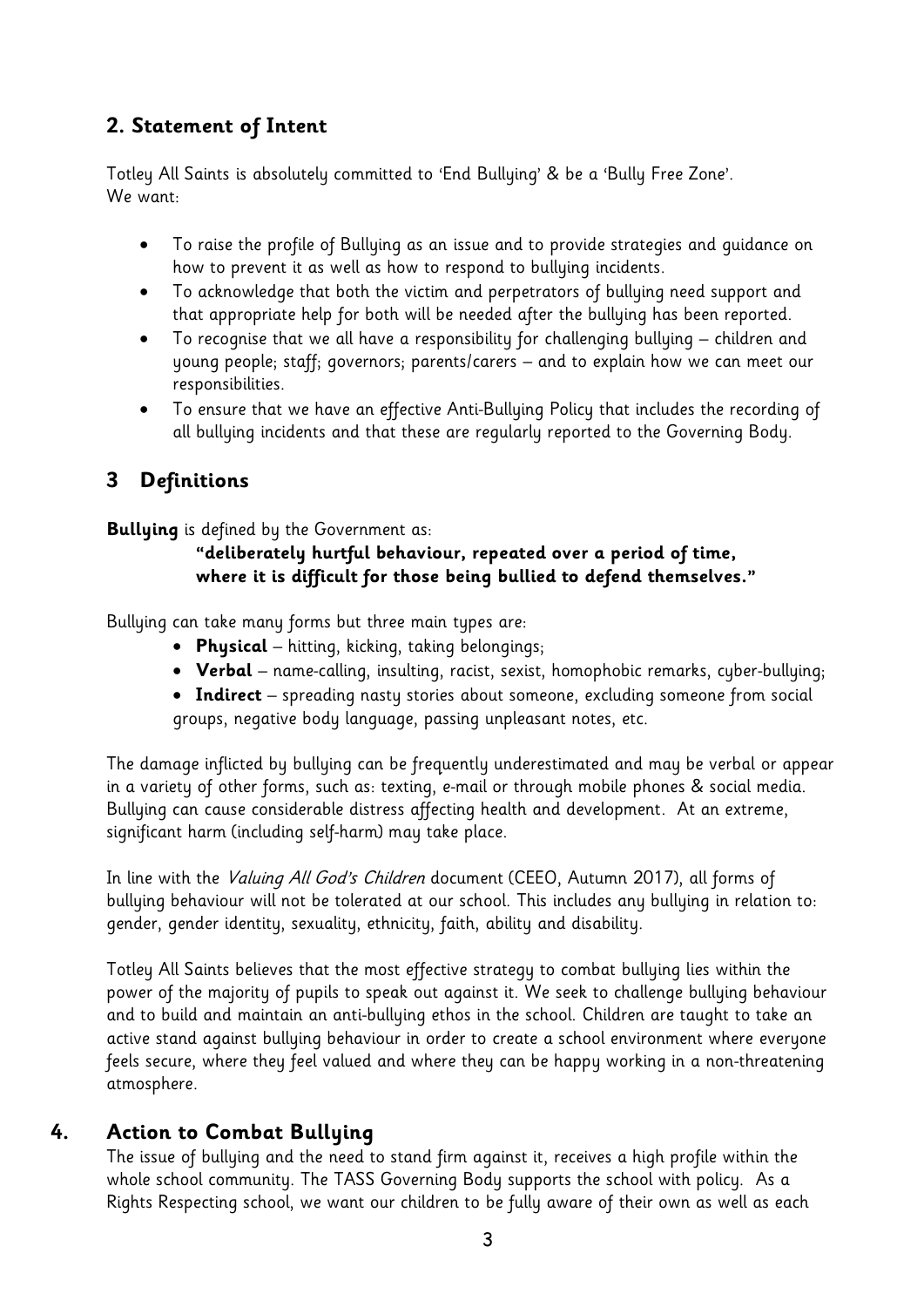other's rights (Article 1, 41 & 42 UNCRC). Among the activities which Totley All Saints carries out in an effort to combat bullying are the following:

- Teaching children what bullying *is*, what *it isn't & what to do* if they think that they are being bullied.
- Having an anti-bullying theme as part of the Establishment Phase at the beginning of the year as part of assembly with regular reminders throughout the year.
- Reaffirming this theme as part of Anti-Bullying Week in November each year as well as through our Online Safety Curriculum.
- Producing a 'Bully Free Zone' Leaflet which is sent out to parents on an annual basis.
- Displaying anti-bullying messages including details for children about what to do if they feel that they are being bullied.
- Ensuring that all fall outs are well dealt with to reaffirm the anti-bullying message.
- Anti-bullying values and co-operative behaviour are actively promoted through our whole school ethos, addressed through the Curriculum as well as through Circle Time, PSHE, Online Safety & Computing (cyber-bullying).
- Being involved in education initiatives that can help challenge Bullying.
- Provide access to appropriate advice and support for both victim and perpetrators, e.g. mentoring & counselling if appropriate.
- Actively engaging children in challenging bullying, e.g. Peer Support & School Council.
- The Headteacher or Deputy Headteacher follows up more serious behavioural incidents and concerns from parents carefully & sensitively and records are filed in the HT's room.
- Parents are notified and involved in follow-up to the more serious incidents.
- Lunchtime supervisors record incidents & inform the Head or Deputy if concerned about an individual or a situation.
- All school staff receive induction to help deal with the issue of bullying.
- Children may be given strategies to follow with behavioural targets, which are reviewed and updated.
- The school operates and records a system for children of concern so that vulnerable children are monitored and reviewed regularly & information passed on at transition.
- Governors receive a termly section of the Head teacher's Report, which monitors the incidents of bullying, racism and homophobia within school.

#### **The role of Staff:**

At all times, staff are fully committed to fulfilling the aims of this policy & to ensuring that our school remains a Bully-Free Zone. As part of this process, any issues of a bullying nature will be dealt with by an adult, i.e. lunchtime supervisor, teaching assistant, class teacher or member of SLT.

More serious incidents will always be reported to the Headteacher or Deputy Headteacher. Any bullying incident which is classed as cyber-bullying; which is racist, sexual (including reference to sexual orientation, transgender or is homophobic) or which refers to disability will always be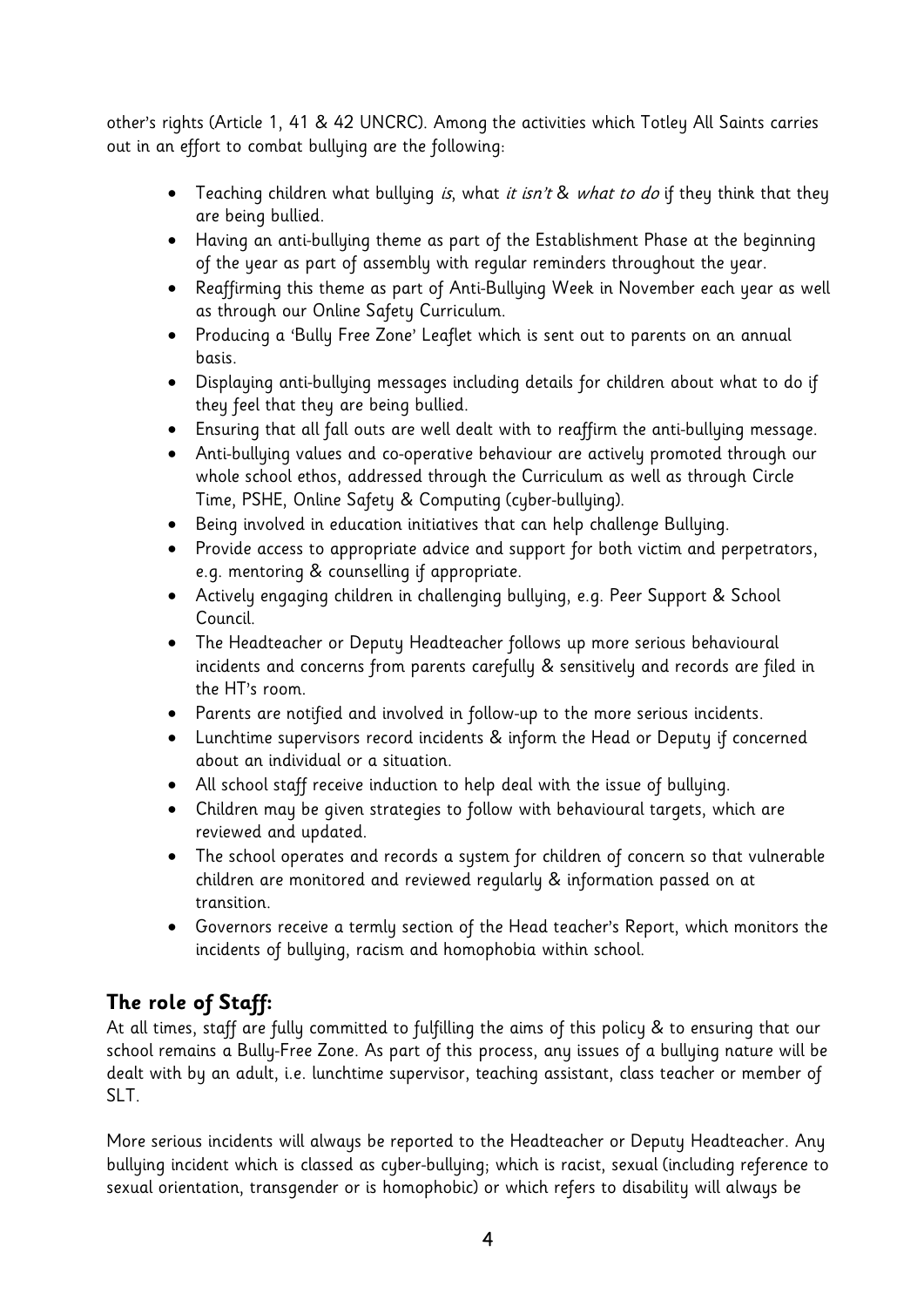reported to the Head or Deputy immediately. Inappropriate use of the word gay or lesbian to upset will not be tolerated and will be reported & dealt with by the Headteacher.

Serious incidents will be recorded with details of time, place, people involved, the incident itself, inappropriate language action taken & follow-up strategies. Parents may be contacted & will always be contacted if a racist or homophobic incident is reported. The class teacher will be informed & lunchtime supervisors may be informed if the situation requires monitoring at lunchtime.

#### **Five key points for staff to consider when dealing with bullying:**

As part of our commitment to fulfilling this policy, we:

- Will never ignore suspected or alleged bullying.
- Won't make premature assumptions. We will listen carefully to all accounts several pupils saying the same does not necessarily mean they are telling the truth.
- Will adopt a problem-solving approach which moves pupils on from justifying themselves.
- Will monitor & follow-up repeatedly, checking bullying has not resumed.
- Will always report serious incidents and incidents of racism or use of homophobic language including inappropriate use of the word gay or lesbian to the Headteacher or Deputy Headteacher.

#### **The Role of Children**

As part of our commitment to ensuring that our school remains a Bully-Free Zone, we respect our children's views & feelings in all matters affecting them. As a result, we regularly take our children's views on bullying through the School Council, circle time activities, the annual pupil questionnaire & through discussion more generally.

Our Anti-Bullying Policy has been effectively introduced and enforced in a supportive school climate where children and staff have an understanding of bullying and expectations. In this regard, the children and staff are expected to be responsible for their personal conduct and behaviour and support others by reporting concerns (not keeping secrets) and promoting antibullying messages and positive citizenship.

At Totley All Saints, we want our children to:

- Report all incidents of bullying using the procedures in place.
- Act in a respectful and supportive manner to their peers, reporting any suspected incidents which the victim may be afraid to report him/herself.
- Adhere to and promote the aims and objectives of the Anti-bullying policy.
- Refrain at all times from any behaviour which would constitute bullying, or could be construed as bullying behaviour.

#### **The Role of Parents/Carers**

Parents/carers play a vital role in the education and care of their children. They can assist in combating bullying in a number of ways:

- by not accepting such behaviour
- by reinforcing positive messages about the importance of positive dealings towards others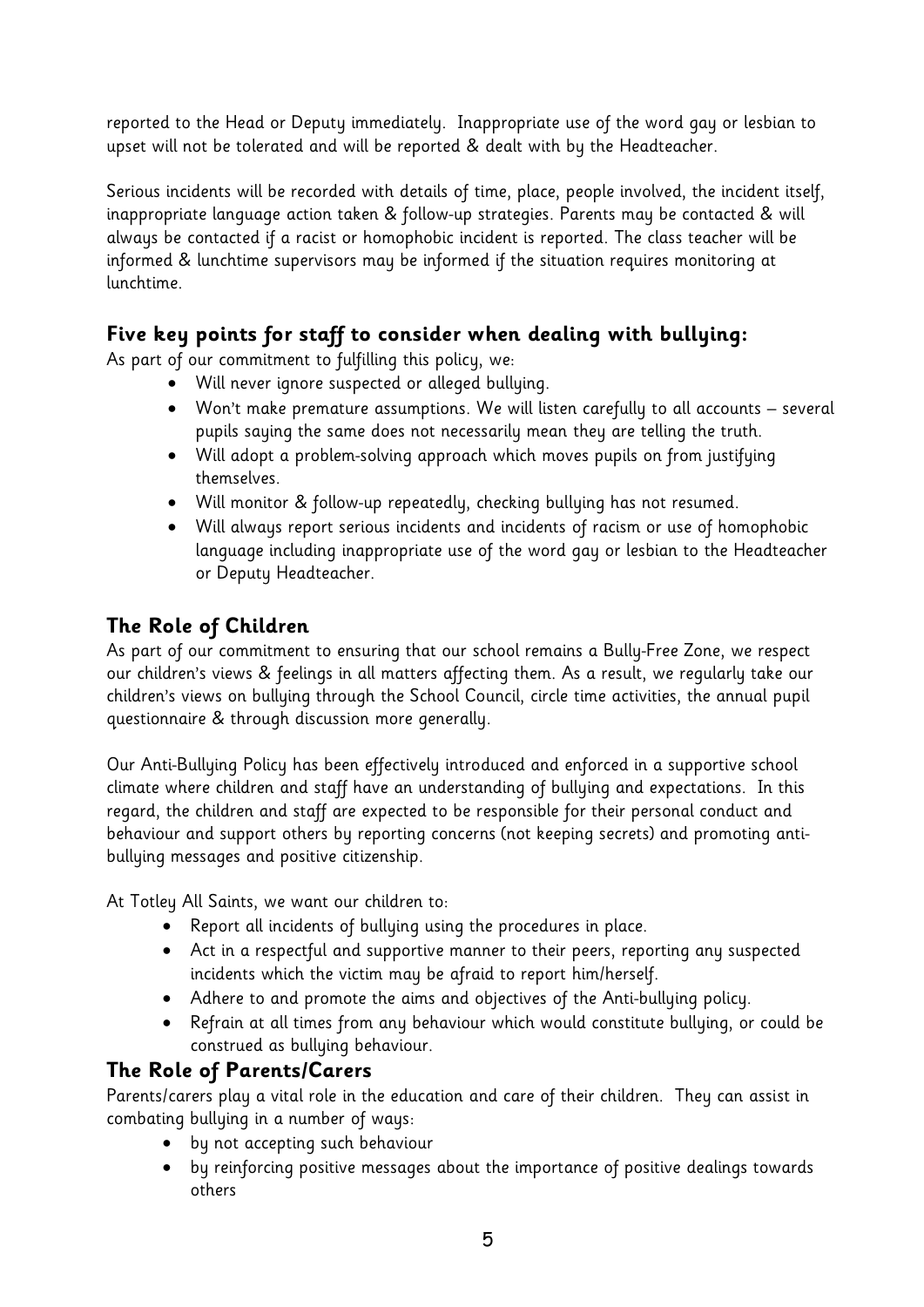by either reporting themselves or getting their children to report when they think someone else is being bullied.

At Totley All Saints, we would be grateful if parents would:

- Stress to their children the importance of positive sociable behaviour and encourage them not to act in any way that would make the situation worse or could be seen as bullying against another child.
- Reporting any misgivings they have concerning either victims or perpetrators of bullying, sharing concerns as soon as possible and not promising a child that they will not tell others.
- Actively endorsing and supporting the Anti-Bullying Policy, by acting responsibly and calmly.
- In the event of sanctions, making clear their disapproval of this behaviour.
- By not automatically dismissing the suggestion that their own child could be involved in bullying another child and work positively with school to change the behaviour.

#### **Evaluation Procedures**

In order to assess the effectiveness of an anti-bullying policy, evaluation procedures covering schools, Governors and the LA are in place. These include an identified contact (the Headteacher) to receive reports on bullying and to analyse these incidents. It is vital to stress the importance of recording Bullying, as well as reviewing and evaluating the effectiveness of the policy. Staff, parents and pupils should be involved in the process where possible.

The following standards are used as a means of measuring performance:

- Variation in number of reported incidents over a specific period with record of any increase since first instance.
- Individual incident returns, including nil returns within specified periods for different age groups.
- Variation in the number of pupils' days lost which are suspected to, or alleged to, arise as a consequence of bullying. This could be monitored via the Education Welfare Service.
- Any marked improvement in academic performance which may be confidently regarded to have arisen due to the eradication of bullying behaviour.
- A pupil questionnaire is taken on an annual basis to evaluate the children's understanding if they have been bullied & results are monitored.

#### **APPENDIX 1**

Totley All Saints monitors incidents of bullying & so meets the requirements of section 61 of the Schools Standards and Framework Act 1998.

#### **Bullying Record**